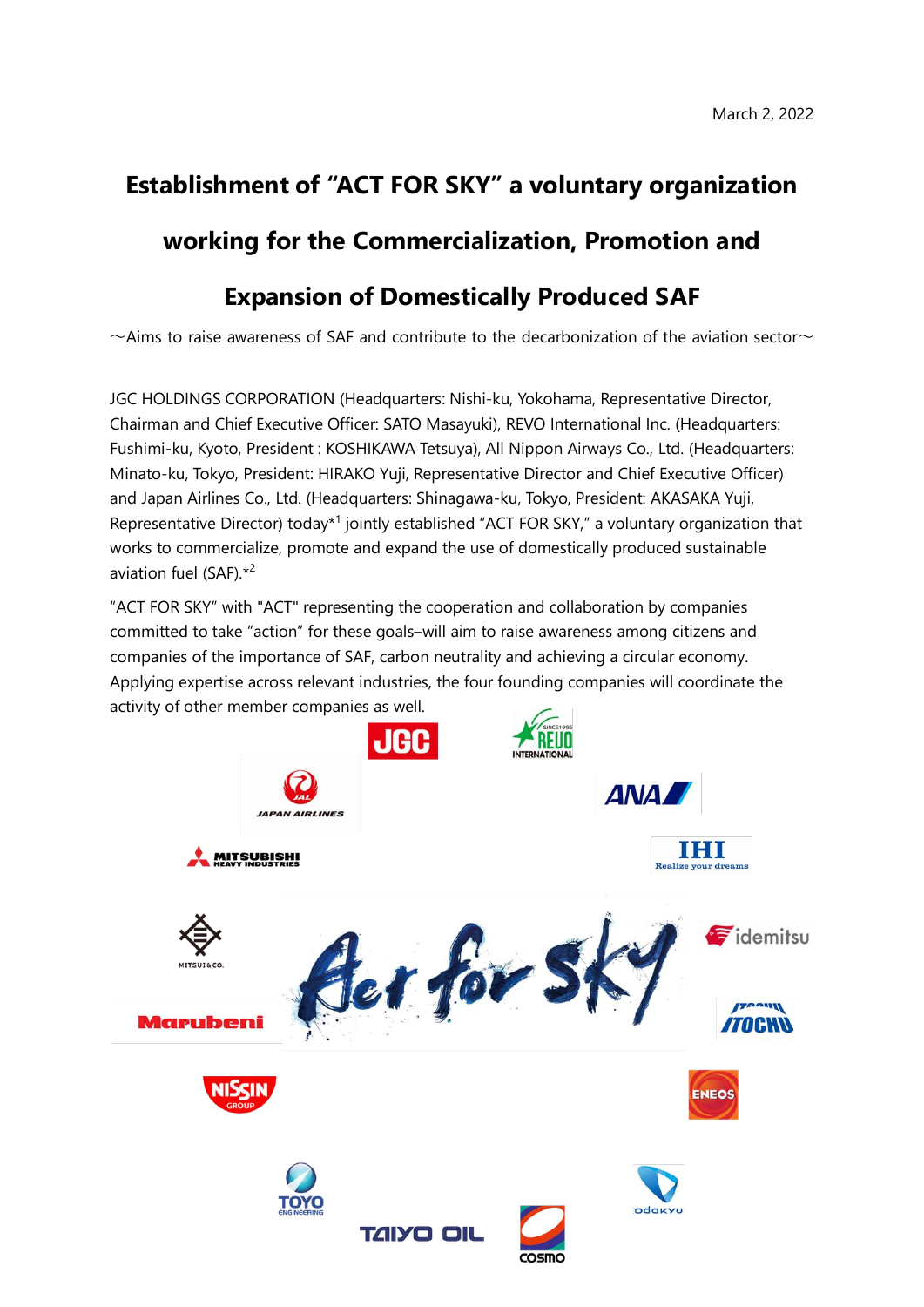## **Background**

- $\cdot$  A rapidly growing global need to reduce CO<sub>2</sub> emissions has called for the aviation industry to accelerate the development, production, distribution, and use of SAF. This fuel is sourced from sustainable resources such as tallow (animal oils and fats), used cooking oil (UCO), biomass, municipal solid waste, exhaust gases, and CO<sub>2</sub>.
- ・ As global SAF demand grows, a stable supply of domestically produced SAF is considered essential in Japan. However, domestically produced SAF has not been commercialized yet, and establishing stable supply chain, from procurement of feedstock to supply of SAF, remains an urgent issue.
- ・ Compared to Europe and the U.S, where SAF is already being commercialized, and its awareness is relatively strong, it is necessary to raise the awareness of SAF in Japan as well.

#### **Overview of activities**

- ・ Promotion of the members' activities toward decarbonization and a circular economy through the domestic production of SAF
- Discussions and analysis on the costs to achieve these goals
- ・ Raise awareness on carbon neutrality, through local governments and education
- Exchanging information among members, for next actions
- Share information on how other countries are acting for SAF promotion
- ・ Identify common issues for domestic SAF production, and share the information and analysis gathered with related organizations

## **Specific member initiatives**

ACT FOR SKY consists of the following 16 members (as of March 2, 2022).

"ACT" member companies: Companies/organizations directly involved in domestic SAF business (founding companies in bold)

| Company                      | Details of initiatives                       |
|------------------------------|----------------------------------------------|
| <b>IHI Corporation</b>       | Contribution to realization of carbon        |
|                              | neutrality in aircraft by SAF production,    |
|                              | certification and use                        |
| Idemitsu Kosan Co., Ltd.     | SAF production and supply                    |
| <b>ITOCHU Corporation</b>    | Establishment of commercial-scale SAF        |
|                              | production technology and creation of supply |
|                              | chain of SAF                                 |
| <b>ENEOS Corporation</b>     | Production of sustainable aviation fuel from |
|                              | municipal solid waste                        |
| Cosmo Oil Co., Ltd.          | <b>SAF Production from UCO</b>               |
| All Nippon Airways Co., Ltd. | SAF procurement and utilization              |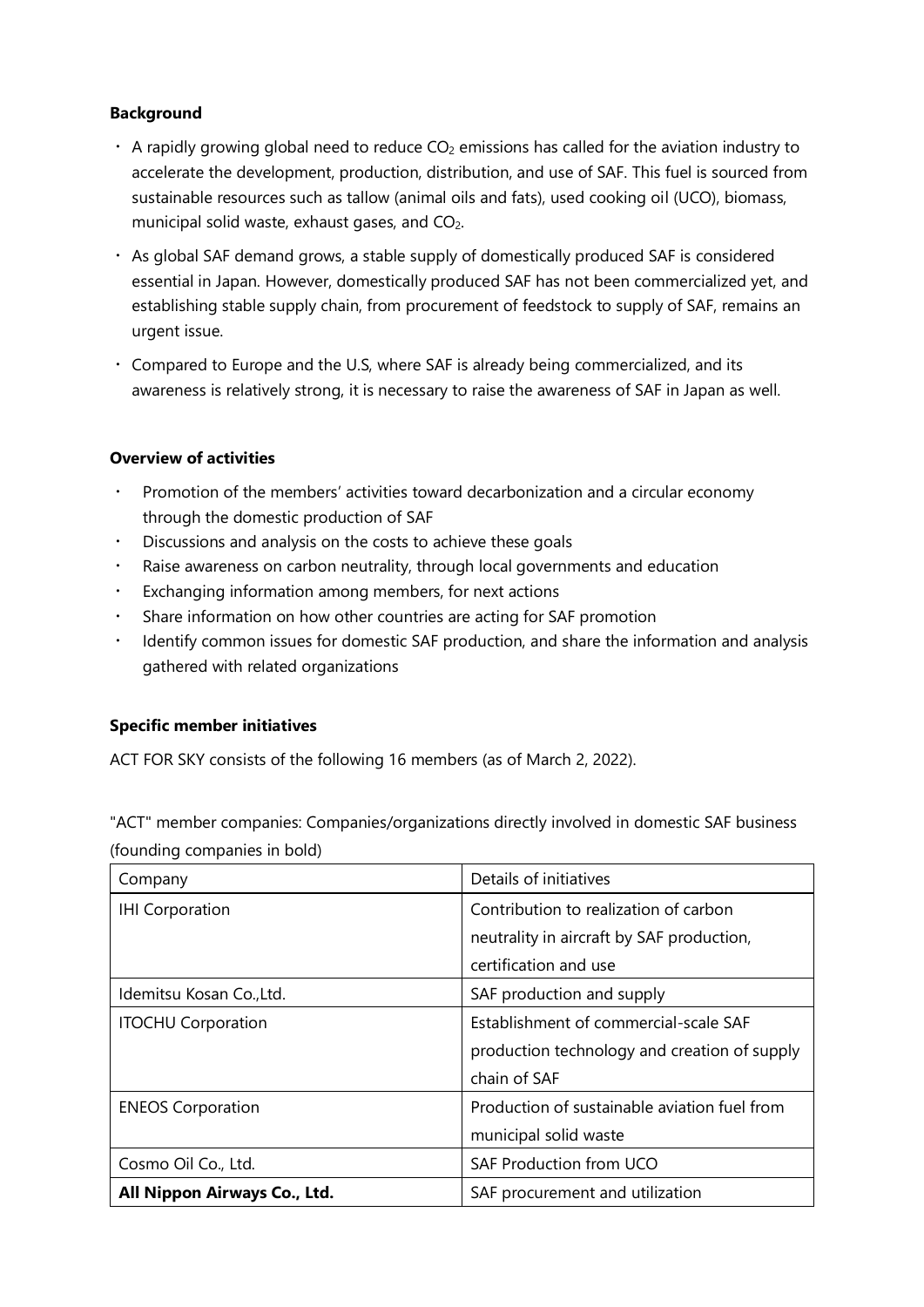| Taiyo Oil Company, Limited        | Study for production of SAF using woody  |
|-----------------------------------|------------------------------------------|
|                                   | biomass or CO <sub>2</sub>               |
| Toyo Engineering Corporation      | SAF production with Fischer-Tropsch (FT) |
|                                   | technology                               |
| <b>JGC HOLDINGS CORPORATION</b>   | SAF production from UCO                  |
| Japan Airlines Co., Ltd.          | SAF procurement and utilization          |
| Marubeni Corporation              | SAF Project Development (derived from    |
|                                   | municipal solid waste etc.)              |
| Mitsui & Co., Ltd.                | To develop SAF business by utilizing ATJ |
|                                   | technology                               |
| Mitsubishi Heavy Industries, Ltd. | The biomass gasification system          |
| <b>REVO International Inc.</b>    | SAF production from UCO                  |

"SKY" member companies: Companies/organizations essential in establishing supply chains for domestic SAF

| Company                           | Details of initiatives                         |
|-----------------------------------|------------------------------------------------|
| Odakyu Electric Railway Co., Ltd. | Optimizing collection of resources and waste,  |
|                                   | and also promoting measures to enhance         |
|                                   | resource circulation in the region through our |
|                                   | waste management business WOOMS                |
| NISSIN FOODS HOLDINGS CO., LTD.   | Contribution to feedstock (used vegetable oil) |
|                                   | supply of SAF                                  |

#### **Future development**

Along with a variety of other stakeholders, ACT FOR SKY will promote and expand the domestic production of SAF, which will lead to the development of aviation network in Japan and the industry related to SAF production. Together, we will establish a sustainable society.

#### ACT FOR SKY logo

| Housui Yamaguchi, calligrapher                       |
|------------------------------------------------------|
|                                                      |
| A beautiful blue sky                                 |
| Dynamic, linked to action                            |
| Symbolism of calligraphy: Japan, domestic production |
|                                                      |

\*1: Date established: March 2, 2022

\*2: SAF is a fuel achieving significantly lower CO<sub>2</sub> emissions compared to the conventional jet fuel over its life cycle, from production or collection of feedstock (such as biomass, used cooking oil, or exhaust gas) to manufacturing and combustion. Existing infrastructure can be used without modification.